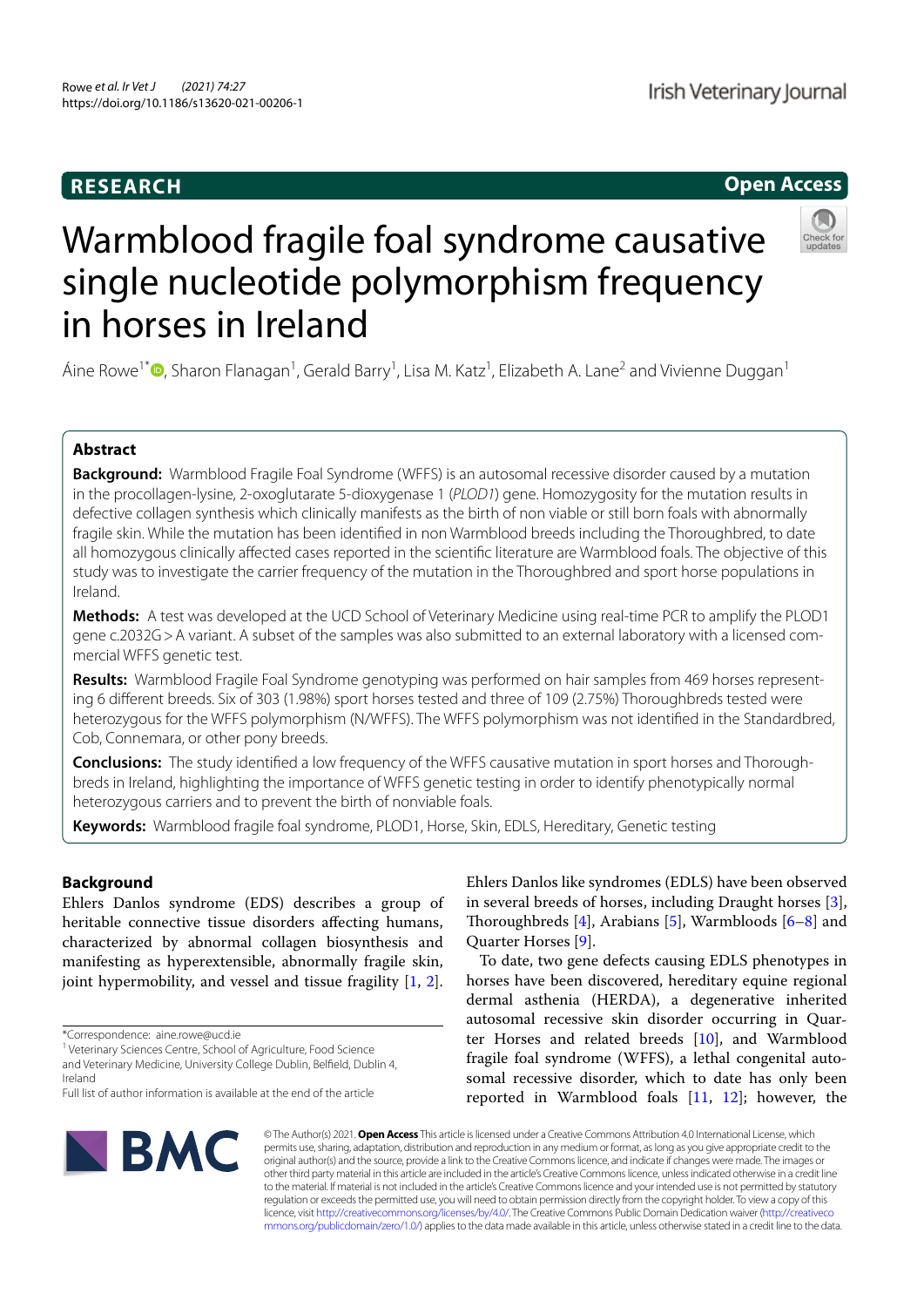WFFS causative mutation has been identified in Thoroughbreds [13, 14], Draft Horses, Paint Horses, Quarter Horses [15] and in the American Sport Pony [16].

WFFS is caused by a point mutation (c.2032G>A, p.Gly678Arg) in the equine procollagen lysine, 2-oxoglutarate 5 -dioxygenase 1 (PLOD1) gene which encodes lysyl hydroxylase [12]. In humans, this enzyme catalyzes the hydroxylation of lysyl residues in collagen sequences, which then serve as binding sites for galactose/glucosylgalactose units, allowing for intra and intermolecular crosslinking of collagen fibrils [17]. Deficiency of lysyl hydroxylase due to mutated PLOD1 in humans results in mechanical instability of affected connective tissue [18, 19].

The birth of non viable or still born foals with skin lesions is the most characteristic clinical manifestation of WFFS [13]. The forelimbs, neck and abdomen are most commonly affected [11, 13, 20]. In some cases, foals have an open abdomen and small intestinal eventration [11, 13, 20]. Flexural deformities, deformities of the spinal canal and perforating lesions of the aorta have also been described [11, 13]. The homozygous WFFS genotype is incompatible with extra uterine life and foals are born dead, die or require euthanasia on humane grounds shortly after birth  $[13]$ . There have been no abnormalities associated with the heterozygous genotype reported in the literature.

The source of the WFFS mutation has not been identified; therefore, it remains unknown in which horse breeds the mutation may occur today. The English Thoroughbred stallion Dark Ronald (1905–1928), initially suggested to be the source of the allele based on pedigree analysis, was recently found to be homozygous wildtype at the WFFS causative variant position [21]. Recent research demonstrated that the Arabian stallion Bairactar Or. Ar (1813), also hypothesized to be the origin of the WFFS allele, was not the source of the mutation and did not support the hypothesis that the mutation originated in the Arabian breed [16]. Pedigree analysis for genotyped genetic carriers across multiple generations resulted in the identification of a Hanoverian stallion born in 1861 as the most recent common ancestor of investigated carriers [20] but it has been hypothesized that the origin of the mutation can be traced further back to the Thoroughbred breed, which has contributed significantly to today's Warmblood population [22].

A number of studies have looked at the carrier frequency of the gene in horse populations around the world. A carrier frequency of 11% was reported in a population of Warmbloods in the United States [12] and in Brazil [23]. Similar carrier frequencies have been reported in Warmbloods in Europe [11, 13]. More recently, a higher WFFS allele carrier frequency of 17% in the Hanoverian and Danish Warmblood breeds was described [16], while Metzger et al. reported a carrier frequency of 28% in Hanoverian horses in Germany [20]. In a further study, 2.4% of Thoroughbreds in the United States  $(n=716)$  were identified as carriers of the allele [14]. The prevalence of the WFFS allele in Thoroughbreds in Europe is currently unknown.

A number of horse and pony breeds are native to Ireland including the Connemara pony, the Kerry Bog Pony, the Irish Cob and the Irish Draft Horse. The Irish Sport Horse (ISH) is a composite of the Irish Draft horse and the Thoroughbred breeds, although more recently, introduction of continental Warm blood lines has become more common with the potential unrecognized dissemination of the WFFS allele in the Irish equine population. In general, in Ireland, non-Thoroughbred horses are considered sport horses, albeit all may not be registered as Irish Sport Horses. The prevalence of the WFFS mutation in Irish horse populations is unknown.

The aim of this study was to determine the carrier frequency of the WFFS allele in the Irish Thoroughbred and sport horse populations. We hypothesized that the prevalence of the allele would be lower than that reported in mainland Europe. We also aimed to estimate the potential impact of WFFS both on the health of Irish horses and on the Irish equine industry.

# **Methods**

The sample size to determine the frequency of heterozygotes for WFFS in Ireland was calculated using OpenEpi software (version 3.0.1). To date, all prevalence studies have investigated the prevalence of the WFFS allele in Warmbloods or Thoroughbreds and report a prevalence of approximately 11 and 2.4% respectively [11, 13, 14]. While the mutation has been identified in other breeds, there is currently no data on prevalence in breeds other than the Warmblood and Thoroughbred available. The Irish Sport Horse is a composite of Irish Draft horses and Thoroughbreds, with the recent addition of Warm blood lines. We therefore estimated a lower prevalence than that reported in Warmbloods in Europe.

With 137,000 sport horses registered in Ireland [24], an estimated prevalence of heterozygotes for WFFS of 5%, and a 5% margin of error for the anticipated frequency, a minimal sample size of 151 sport horses was required, providing a 99% confidence level. Similarly, with 37,000 Thoroughbred horses registered in Ireland [25], an estimated prevalence of heterozygotes for WFFS of 2.4% [14] and a 5% margin of error for the anticipated frequency, a minimal sample size of 102 Thoroughbreds was required, with a 99% confidence level.

Hair root samples were collected from young (3-yearold) sport horses attending national sport horse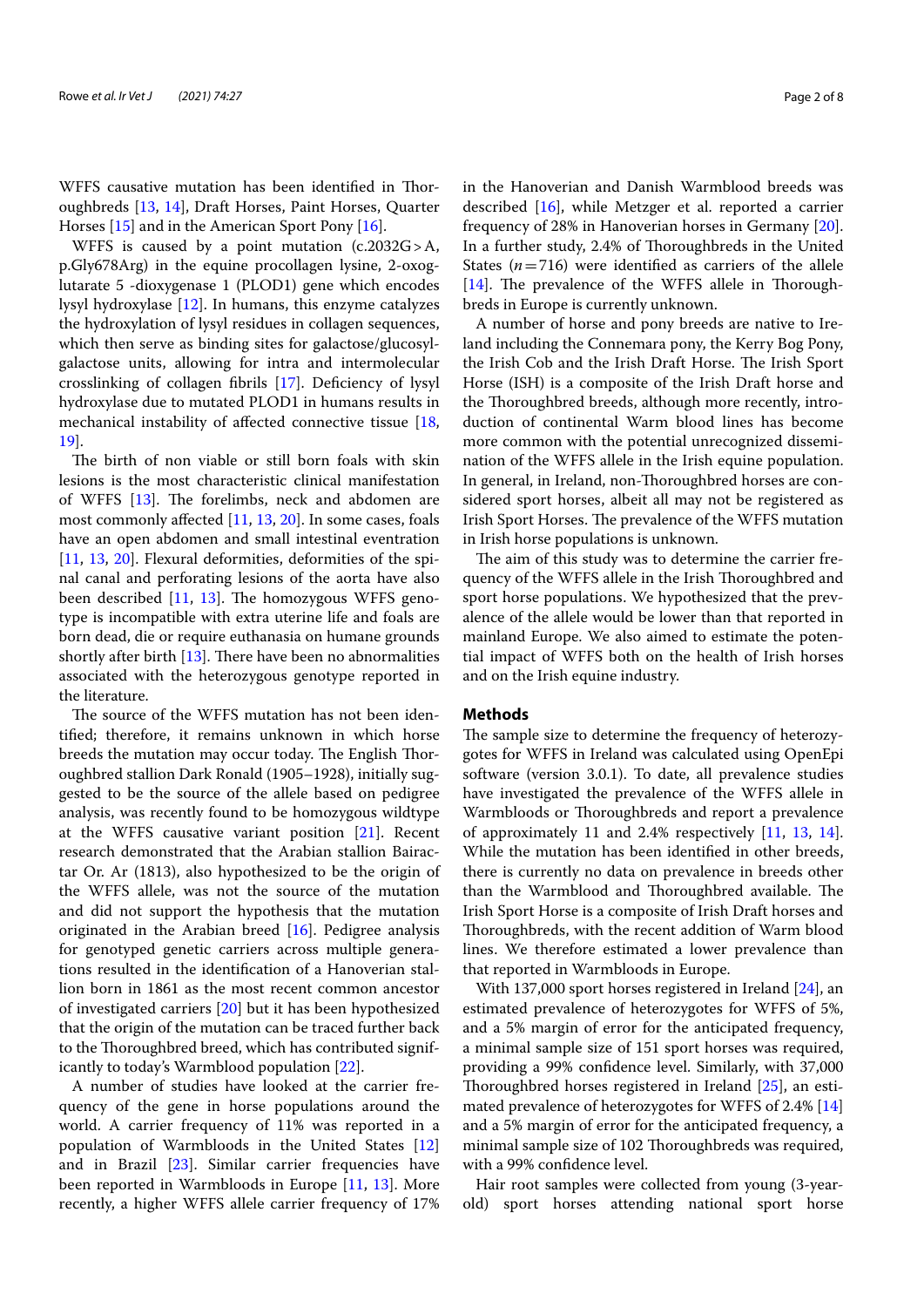competition qualifier events in Munster, Leinster, Connacht and Ulster. Hair samples were also collected from all breeds of horses and ponies treated at the UCD Veterinary Hospital and from horses on stud farms and equestrian centres in the Leinster region. Veterinarians from multiple locations in Ireland were requested to submit hair samples from clients' horses. All samples were taken with owner consent under a confidentiality agreement to ensure the anonymity of horses, owners and establishments.

A real-time PCR assay, developed in-house was used to differentiate between carriers, homozygous wild type and homozygous mutant samples. The full protocol is published on protocols.io entitled: 'PCR protocol to identify an equine mutation associated with Warmblood Fragile Foal Syndrome (WFFS)' and is available at dx.doi. org/10.17504/protocols.io.bw4fpgtn. Briefly, DNA fragments containing the relevant WFFS target sequences and flanking sequence were synthesized and used as controls and to optimise the PCR, ensuring the PCR could distinguish the single nucleotide difference between wild type and mutant. DNA was extracted from horse hair using a Qiagen DNA Blood and Tissue kit and approximately 10ng/μl of genomic DNA was used in each PCR. The real-time PCR assay was based on a TaqMan SNP Genotyping assay (Thermo Fisher Scientific). Primers were designed to amplify the region that contained the potential PLOD1 mutations and probes were designed to identify either the wild type or the mutated sequence. All sequences for the primers and probes are available at protocols.io as mentioned above. PCR conditions were initially optimised using control plasmids. Following optimization using plasmids, the PCR was optimized by testing various numbers of horse hair during the extraction, varying different steps of the extraction protocol to

ensure optimal yield and then varying the input amount of DNA for the PCR to identify the minimum concentration of DNA required to produce a consistent result. Different concentrations of samples were tested and 10ng/μl was found to be optimal. Samples were run in duplicate each time and repeated at least three times to confirm the robustness of the assay, with a consistent result achieved each time. Samples were also submitted in an anonymous format to an external laboratory with a licensed commercial WFFS genetic test and results were taken as current 'gold standard'. Samples with known genotype were assessed blind by PCR to ensure consistency of result.

Warmblood Fragile Foal Syndrome carrier frequencies were calculated using Excel (Microsoft Office).

# **Results**

Hair root samples (*n*=469) were collected from 94 young (3-year-old) sport horses, from 158 horses and ponies treated at the UCD Veterinary Hospital and from 160 horses on stud farms and equestrian centres in the Leinster region. Private veterinarians from multiple locations in Ireland submitted 57 hair samples. Samples represented 6 different breeds and a range of age, breed and sex, as summarized in Table 1.

WFFS genotyping was performed on all samples. Of the samples tested, 376 were tested by the PCR only; 74 tested by the commercial test only and 19 tested by both methods.

Of the 19 samples tested using both tests, 18 of the tests results concurred. Of the 18 samples, 15 were homozygous for the wildtype allele on both tests and 3 were heterozygous for the WFFS polymorphism on both tests. One sample was heterozygous for WFFS on the commercial test with an inconclusive result on the in-house PCR test; however, a limited number of hair

**Table 1** Breeds and sex of horses on which WFFS genotyping was performed

| <b>Breed</b>       | <b>Mares</b> | Geldings     | Colts        | <b>Stallions</b> | Sex Unknown | <b>Total Number</b> |
|--------------------|--------------|--------------|--------------|------------------|-------------|---------------------|
| <b>Sport Horse</b> | 140          | 120          | 16           | 9                | 18          | 303                 |
| N/WFFS             | 4 (4.28%)    | $1(1.66\%)$  | 1(6.25%)     | $\circ$          | $\circ$     | 6(1.98%)            |
| N/N                | 136 (97.14%) | 119 (99.16%) | 15 (93.75%)  | $9(100\%)$       | 18 (100%)   | 297 (98%)           |
| Thoroughbred       | 78           | 16           | 6            |                  | 2           | 109                 |
| N/WFFS             | 3(3.84%)     | 0            | $\mathbf{0}$ | $\mathbf{0}$     | 0           | 3(2.75%)            |
| N/N                | 75 (96.15%)  | 16 (100%)    | 6 (100%)     | 7 (100%)         | $(100\%)$   | 105 (97.22%)        |
| Other              | 27           | 29           |              | 0                | 0           | 57                  |
| N/WFFS             | 0            | 0            | $\Omega$     | $\Omega$         | 0           | 0                   |
| N/N                | 27 (100%)    | 29 (100%)    |              | $\circ$          | 0           | 57 (100%)           |
| <b>Total</b>       | 245          | 165          | 23           | 16               | 20          | 469                 |
| N/WFFS             | 7(2.85%)     | $1(0.01\%)$  | $1(0.41\%)$  | $\mathbf{0}$     | $\Omega$    | $9(1.9\%)$          |
| N/N                | 238 (97.14%) | 164 (99%)    | 22 (95.6%)   | 16 (100%)        | 20 (100%)   | 460 (98.08%)        |

N/WFFS heterozygous carrier, N/N homozygous non-carrier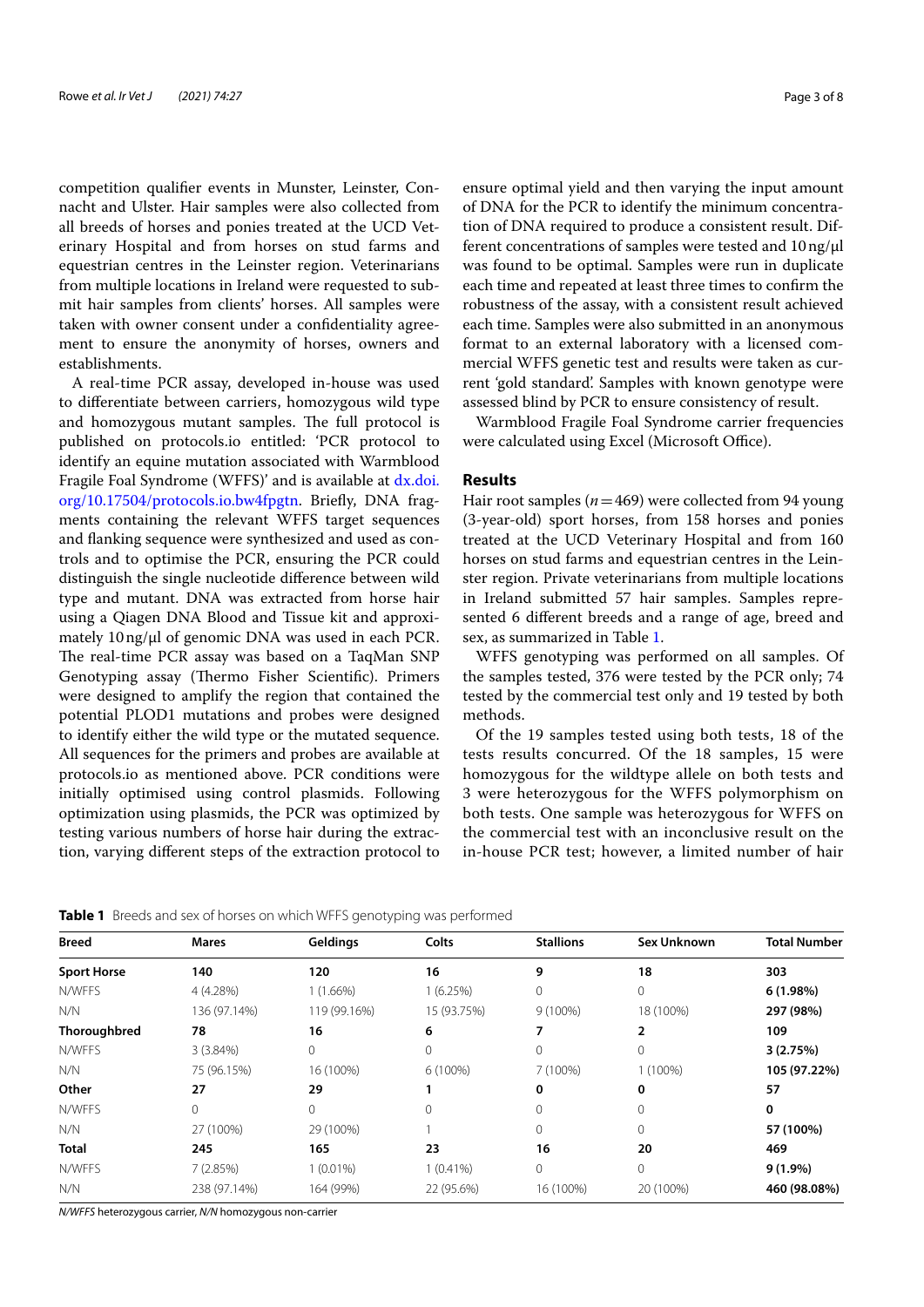follicles were available for testing using the in-house PCR method. It was not possible to obtain another hair sample from the horse in question for repeat testing. This horse was considered positive for the purposes of this study.

In total, 9 of 469 horses (1.9%) were identified as heterozygous for the WFFS polymorphism (N/WFFS) (Table 2). The carrier horses all originated from different herds and from the east and west of the country. Seven of the 9 horses were female, one was an intact male and one was a gelding. The ages of the carrier horses ranged from 3 to 10 years old. The 460 homozygous wild type horses (N/N) consisted of 238 females, 38 intact males, 163 geldings and 20 of unknown gender. Ages of the non-carrier horses ranged from 3 to 30 years old.

Six of 303 (1.98%) sport horses tested were identified as heterozygous for the WFFS polymorphism (N/ WFFS). The remaining 297 sport horses (98.01%) were homozygous for the wild-type allele (N/N). Of the heterozygous sport horse carriers, four were female, one was a colt and the other was a gelding. They originated from different parts (east and west) of the country. The four female sport horses and the colt sport horse carriers were 3–4 years old and had not yet been used for breeding purposes. The remaining sport horse carrier was a 10 year old gelding.

Three of 109 (2.75%) Thoroughbreds tested were heterozygous for the WFFS polymorphism (N/WFFS). The other 106 (97.2%) were homozygous for the wild type allele (N/N). The 3 heterozygous Thoroughbred carriers were all adult broodmares aged between 6 and 10 years old. They originated from 3 different unrelated yards or farms in the east of the country. No male Thoroughbred carrier horses were detected. The WFFS polymorphism was not identified in other breeds.

| <b>Table 2</b> Horses heterozygous positive for the WFFS |  |  |  |
|----------------------------------------------------------|--|--|--|
| polymorphism                                             |  |  |  |

|                | <b>Breed</b>            | Sex                | Age (years) |
|----------------|-------------------------|--------------------|-------------|
| 1              | Irish Sport Horse       | Female             | 3           |
| $\mathfrak{D}$ | Irish Sport Horse       | Female             | 3           |
| 3              | Irish Sport Horse       | Female             | 4           |
| $\overline{4}$ | Sport Horse (Warmblood) | Female (broodmare) | 4           |
| .5             | Irish Sport Horse       | Male (colt)        | 3           |
| 6              | Sport horse             | Male (gelding)     | 12          |
| 7              | Thoroughbred            | Female             | 7           |
| 8              | Thoroughbred            | Female             | 6           |
| 9              | Thoroughbred            | Female             | Unknown     |

# **Discussion**

# **The test**

This study utilised a commercially available licensed test and a newly developed in-house rapid real time PCR test, based on the same patent data, for identification of the WFFS allele. Nineteen horses were tested with both tests. Identical results were obtained in 18 of these horses. The final sample was positive with the commercial test, but the in-house test had insufficient hair to obtain a clear result and the tested horse could not be resampled. However, the concurrency of the 18 identical tests, both positive and negative, renders the in-house test accurate and reliable, as long as sufficient genetic material is available.

# **Frequency**

This study identified a low frequency (1.91%) of the WFFS allele in the horse population in Ireland. The carrier horses originated from individual and unrelated yards and farms throughout the east and in the west of the country. They were young sport horse and Thoroughbreds horses, ranging in age from 3 to 10 years old. While the detection of the allele in sport horses may have been influenced by importation of European stallion semen, the presence of the carrier status in older Thoroughbred mares resident in Ireland supports the presence of the allele in Irish Thoroughbred bloodlines.

# **Sport horses**

The frequency of the WFFS mutation in the sport horse population tested in this study (1.98%) is low in comparison to the reported frequency (11–15%) in Warmblood breeds in mainland Europe, the United States and Brazil [13, 16, 23] While one of the sport horse carriers in this study was reported to be of Warmblood pedigree, most sport horses tested were reported to be 'Irish Sport Horses'. The low frequency of the WFFS allele in sport horses in Ireland may be due to the influence of the traditional Irish Draught and Thoroughbred breeds on the modern Irish Sport Horse. The fact that five of the six heterozygous sport horse carriers were under the age of 4 years may be reflective of the recent increased use in Ireland of imported semen from European Warmblood stallions.

This study was not designed to look at pedigree information and there was insufficient data to analyze the allele frequency in horses of known Warmblood or Irish Sport Horse lineage. Further investigation into the frequency of the mutation in Warmbloods and sport horse lines in Ireland is required.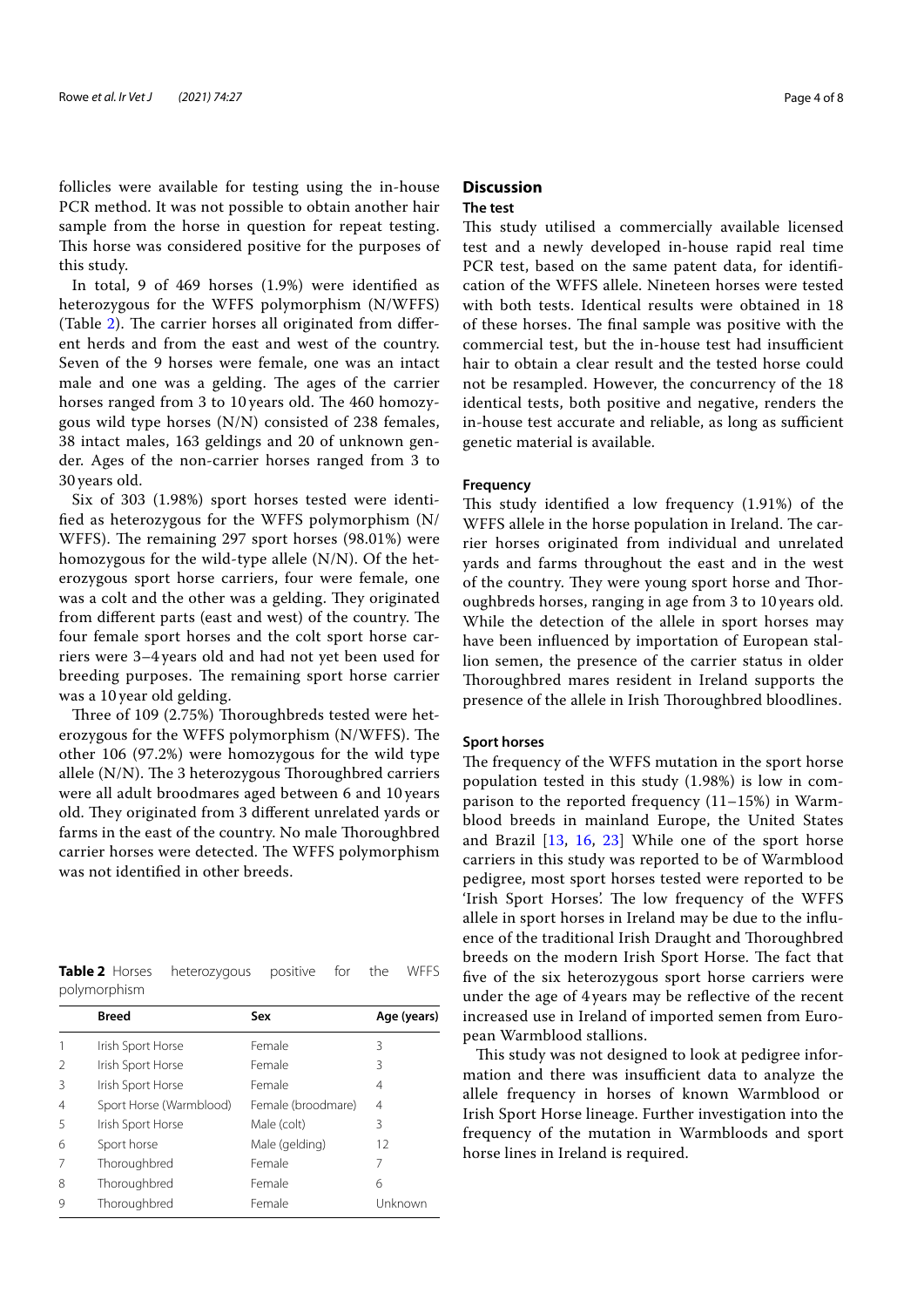# **Thoroughbreds**

This study indicates that there is a low frequency of the WFFS allele in the Thoroughbred population in Ireland (2.75%). This is similar to the frequency (2.4%) reported for Thoroughbreds  $(n=716)$  in the United States [14]. More recently, genotyping of 146 Thoroughbreds from Poland revealed all to be homozygous for the wild type allele (N/N); however, this was a regionally restricted sample [16].

The Thoroughbreds sampled as part of the current study were a convenience sample that was not nationally distributed. All Thoroughbreds sampled were in the Leinster region and a large number of broodmares and stallions from the same farms were sampled. A more regionally distributed sample would allow for a more accurate representation of the frequency of the allele in Thoroughbreds in Ireland. However, the three carrier Thoroughbred mares that were identified originated in unrelated yards and farms across the sampled region. There was insufficient pedigree data available to draw any inference about affected blood lines in Irish Thoroughbred horses.

# **Other breeds**

In this study the PLOD1 variant was not detected in any Cobs, Standardbreds, Connemara or other Pony breeds tested, although the number of horses tested belonging to these breeds was too low to draw conclusions on breed prevalence. The WFFS allele has been reported in the American Sport Pony  $[16]$ , Quarter Horse  $[15]$  and Draft Horse [15], suggesting that further investigation is required to more accurately determine the prevalence PLOD1 variant in these breeds.

# **Impact in Ireland**

The carrier animals in this study were predominantly intact females, 4 of which were currently being used for breeding purposes. The speed of dissemination of an allele to the offspring of a carrier female is much less than for a carrier male. Under natural breeding conditions, the female may pass on the allele to one foal every 2 years, on average. However, the carrier male, may pass the allele on to 50% of the pregnancies in the mares he covers in one season. In this study only 1 of 39 intact male horses was a carrier and that was a 3 year old Irish Sport Horse colt which had not yet been used for breeding. However, the stallions tested in this study were from limited locations and herds and do not represent the greater population of stallions in Ireland. In addition, this study did not set out to determine the

prevalence of the allele in stallions in Ireland, and has insufficient power and pedigree information to do so.

Identification of carrier stallions in Ireland is key to determining the potential impact of this disease on the Irish equine population. Notwithstanding this, increased use of European Warmblood stallions in the Irish sport horse industry in recent years may pose additional risks for breeders. Therefore, breeders and veterinarians should be aware of the risk of unintentional allele dissemination by the breeding of unknown WFFS carriers and of the potentially fatal outcome associated with the breeding of two WFFS heterozygous carriers.

# **Clinical disease**

Reported clinical disease associated with the homozygous status is confined to Warmblood foals. No Thoroughbred foal affected with WFFS has been reported in the literature. One non-viable Thoroughbred foal submitted for necropsy was found to be heterozygous for the WFFS allele [13], but this foal died of non WFFS causes. To the authors' knowledge, no clinical case of WFFS in Ireland has been reported in the literature or by any neonatal specialist in veterinary practice in Ireland (personal communication with neonatal specialist veterinarians).

The lack of clinical evidence of this disease in Irish neonatal foals may be due to the low WFFS carrier frequency identified in this study, in particular in breeding females and intact males. But it is also possible that cases of WFFS are not diagnosed due to a lack of awareness of the disorder on the part of breeders and veterinarians. Awareness of the disorder has only increased in recent years, since the publication of the first case report and the introduction of mandatory WFFS genetic testing by some Warmblood breed societies [11].

Veterinarians and breeders should be aware that not all affected foals have detectable skin lesions at birth and some have minimal skin lesions, for example lesions restricted to the tail or perineal region [13]. This may lead to a small proportion of WFFS cases being misdiagnosed. In one study, amongst 15 cases in which WFSS was suspected, 14 were homozygous for the WFFS allele and none of the fetuses submitted for necropsy without a suspicion of the disorder were found to be homozygous for the allele. Therefore, while the vast majority of WFFS affected foals have obvious morphological abnormalities, the lack of skin defects in non viable foals should not preclude WFFS genetic testing.

# **Fetal viability**

In countries where higher frequencies of the mutant allele are reported in the equine population than in this study, the incidence of WFFS has been considered less than expected, prompting the hypothesis that homozygosity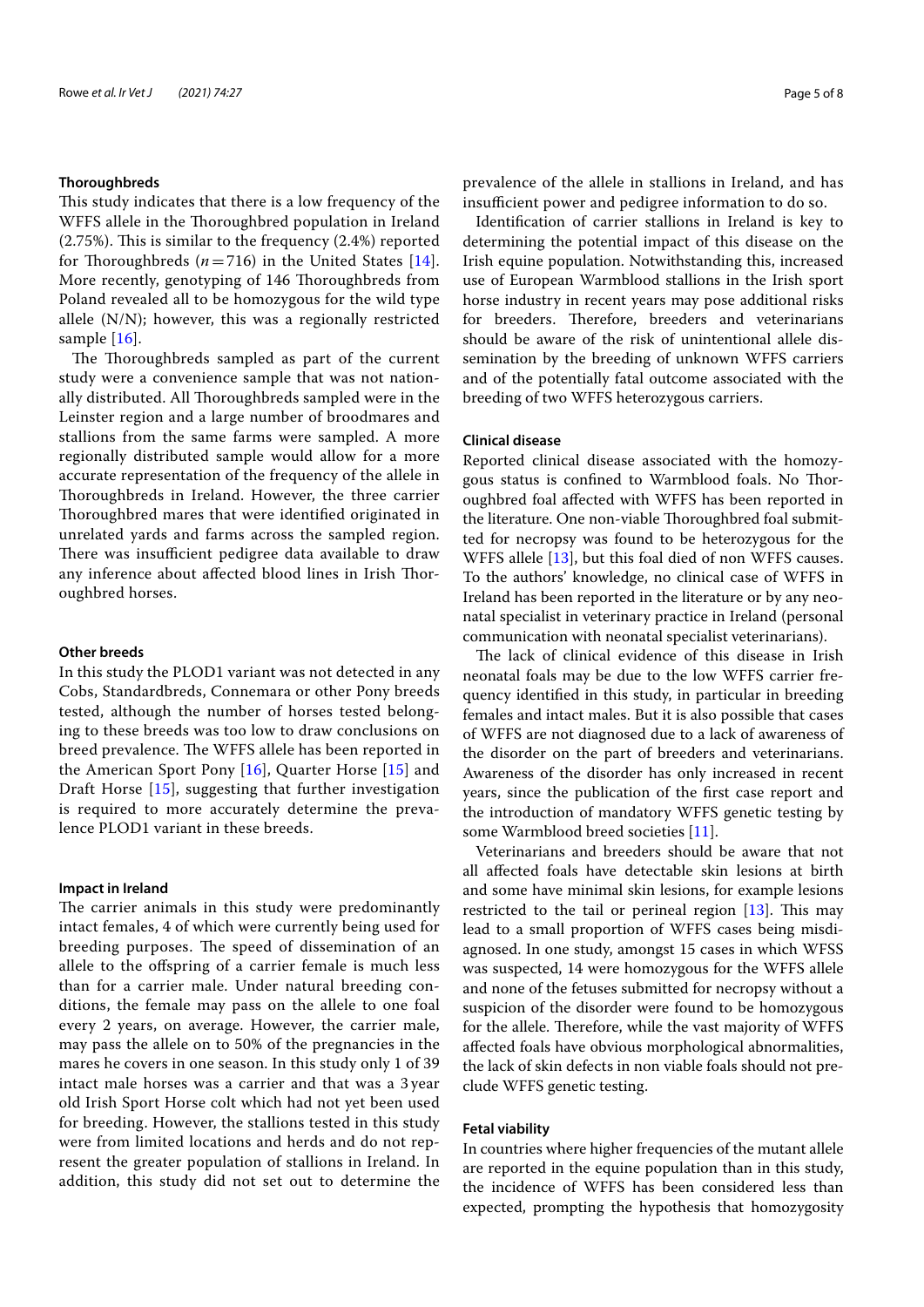for the WFFS allele may result in pregnancy loss. Ehlers Danlos syndrome in humans has been reported to cause premature rupture of fetal membranes, which contain large amounts of collagen [26]. To study this, Aurich et al. described the pathological abnormalities associated with 14 WFFS homozygous fetuses and concluded that rather than late stage gestational losses, the birth of nonviable full term foals was the most common manifestation of the disorder, although abnormalities of fetal development earlier in pregnancy could not be excluded [13]. More recently Metzger et al. supported the suggestion that WFFS losses were primarily caused by the birth of nonviable foals, finding no significant correlation between the WFFS variant and estimated breeding values for embryonic survival in progeny of 195 Hanoverian stallions [20].

None of the 4 Thoroughbred or sport horse carrier broodmares in this study had any significant reported history of reproductive loss. If abnormalities of fetal development are a feature of this disease, WFFS genetic testing of non-viable foals may allow for a more accurate interpretation of the prevalence of the mutation in the population.

# **Genetic testing**

In order to establish the true impact of this disease in Ireland more extensive genetic testing of breeding stallions and still born or unviable foals is required. However, there is a reluctance among many breeders, across various equine breeds to engage with genetic testing. In this study, in spite of arranging approval for hair sampling in advance from event organisers, through the veterinary advisor, and only sampling horses for which the owners provided consent, we experienced hesitance among breeders to engage with the study. However, the results of this study highlight the importance of WFFS genetic testing in order to prevent the inadvertent mating of carrier sire and dam and the birth of nonviable foals.

The aim of identifying carriers of the allele is not to attempt to remove the allele from the population. Although, theories abound on clinical abnormalities that may be present in carriers of this allele, there are no studies that have confirmed collagen defective conditions in these carrier animals. One recent study identified no association between the WFFS allele and catastrophic breakdown in Thoroughbreds [13]. Indeed, significant correlations of the WFFS variant with breeding values for performance traits such as gaits and rideability were recently reported by Metzger et al. [20].

The aim of the identification of carriers of the allele is to facilitate informed breeding choices.

Knowledge of the WFFS status of mares allows the avoidance of the mating of two WWFS carriers while also allowing WFFS heterozygous breeding animals to remain in the gene pool, propagating desirable traits and maintaining maximum genetic diversity. The WFFS status of stallions is reported by Warmblood breed societies in Europe and mandatory testing of stallions has recently been introduced in some European countries, in order to facilitate informed breeding decisions. Horse Sport Ireland began compulsory WFFS testing of stallions undergoing HSI studbook inspection 2 years ago and also offer free testing for Sport Horse foals on a voluntary basis.

# **Limitations**

The population of Thoroughbreds sampled as part of this study was regionally restricted for convenience reasons to the Leinster area. Additionally, many of the Thoroughbred broodmares and stallions sampled were from the same farm. A broader based sample would allow for more accurate determination of the national prevalence of the mutation in this breed.

The majority of Sport horses sampled were young horses or horses not used for breeding purposes. Further sampling specifically of sport horse and Thoroughbred broodmares and stallions would better reflect the current potential reproductive significance of the disorder in Ireland. However, the large sample of young sport horses is representative of current breeding practices in Ireland and of the future gene pool.

Further information on the pedigree of the horses in this study would have provided information on the influence of particular Warmblood, sport horse and Thoroughbred lines on the prevalence of the mutation in Ireland. That was not the aim of this study but would be a useful future study. The frequency of the WFFS allele in European Warmblood horses in Ireland remains unknown.

# **Conclusions**

In conclusion, this study identified a low frequency of the WFFS causative mutation in the PLOD1 gene in sport horses (1.98%) and Thoroughbreds (2.75%) in Ireland. The low frequency in the sport horse population is likely a reflection of traditional breeding, which is influenced by the Thoroughbred and Irish Draft horse lines.

Given the low frequency of the WFFS allele in horses in Ireland, and the apparent lack of clinical evidence of the condition, the current economic impact of the disorder on the Irish equine industry appears relatively low. However, the predominance of young carrier animals with breeding potential in this study could herald an increase in the prevalence of this condition in the national herd in future years, in particular if carrier males remain intact and are used for breeding.

Considerable economic losses are sustained by the individual breeder in the event of the birth of a WFFS affected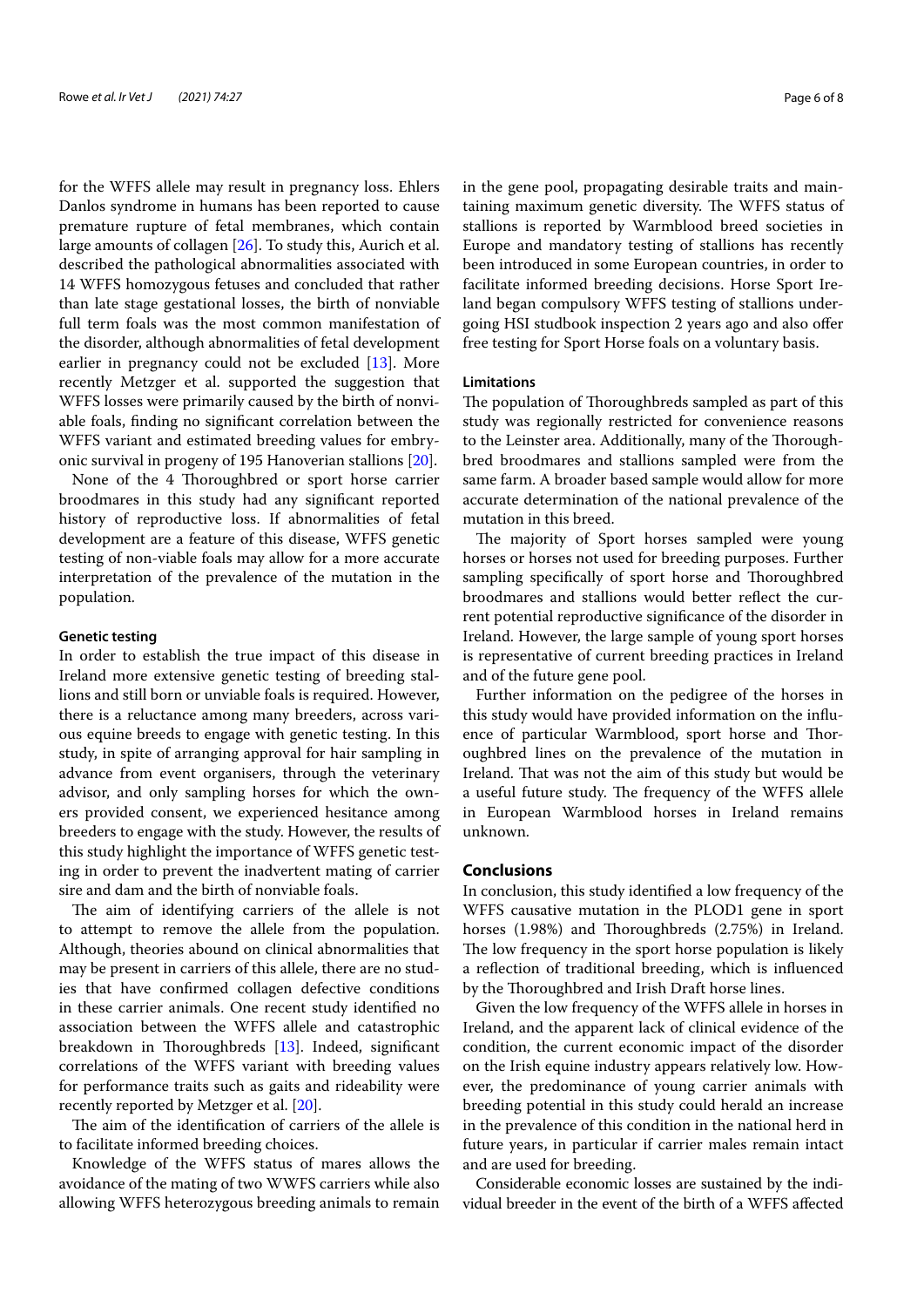foal. Knowledge of sire and dam WFFS status allows informed breeding decisions to be made while maintaining genetic diversity.

Available genetic testing should be utilized with the goal of improving the health and welfare of horses and safeguarding the equine industry. Veterinarians should be proactive in this area. The reporting of suspected genetic disease and submission of DNA samples for testing will increase our knowledge about the disorder, which can then be translated into best practices for breeding, thus improving the overall health of the equine population.

#### **Abbreviations**

EDS: Ehlers Danlos Syndrome; EDLS: Ehlers Danlos Like Syndrome; HERDA: Hereditary Equine Regional Dermal Asthenia; WFFS: Warmblood Fragile Foal Syndrome.

#### **Acknowledgements**

The authors thank Dr. Nena Winand, for sharing of data and Professor Grace Mulcahy for assistance with the research. The authors thank all veterinarians, veterinary nurses and horse owners who submitted and facilitated the collection of samples.

# **Authors' contributions**

Funding acquisition was performed by V. Duggan. V. Duggan, A. Rowe, L Lane, G. Barry and S. Flanagan contributed to study design. Data collection was performed by A. Rowe, S. Flanagan and V. Duggan. Test methodology was developed by S. Flanagan and G. Barry and performed by S. Flanagan, G. Barry and A. Rowe. A. Rowe & V. Duggan contributed to data analysis and interpretation of data. Manuscript was prepared by A. Rowe. All authors contributed to editing and review of the manuscript. The author(s) read and approved the final manuscript.

#### **Funding**

The study was supported by the Department of Agriculture, Food & the Marine.

# **Availability of data and materials**

The datasets generated during the current study are not publicly available in order to maintain confidentiality of the horse owners involved in the study.

# **Declarations**

#### **Ethics approval and consent to participate**

The study was conducted under ethical exemption from the UCD Animal Research Ethics Committee: (AREC-E-18-47-Duggan). The owners of the horses consented to sample collection for genetic analysis.

# **Consent for publication**

Not applicable.

# **Competing interests**

The authors have no competing interests.

#### **Author details**

<sup>1</sup>Veterinary Sciences Centre, School of Agriculture, Food Science and Veterinary Medicine, University College Dublin, Belfield, Dublin 4, Ireland.<sup>2</sup> Animal Health Division, Department of Agriculture, Food and the Marine, Backweston Campus, Celbridge, Co. Kildare W23 X3PH, Ireland.

# Received: 31 May 2021 Accepted: 4 October 2021<br>Published online: 18 October 2021

# **References**

- Burrows NP. The molecular genetics of the Ehlers-Danlos syndrome. Clin Exp Dermatol. 1999;24:99–106.
- 2. Proske S, Hartschuh W, Enk A, Hausser I. Ehlers-Danlos syndrome 20 years' experience with diagnosis and classification at the university skin clinic of Heidelberg. J Deutschen Dermatol Gesellschaft. 2006;4:308–18.
- 3. Hardy MH, Fisher KR, Vrablic OE, Yager JA, Nimmo-Wilkie JS, Parker W, et al. An inherited connective tissue disease in the horse. Lab Investig. 1988;59:253–62.
- 4. Solomons B. Equine cutis hyperelastica. Equine Vet J. 1984;16:541–2.
- 5. Winter T, Borgel C, Aupperle H, Schoon HA. A connective tissue disease of the skin of a foal similar to the human Ehlers-Danlos syndrome. Pferdeheilkunde. 2004;20:19–22.
- 6. Witzig P, Suter M, Wild P, Rao VH, Steinmann B, Von Rotz A. Dermatosparaxis in a foal and a cow–a rare disease? Schweiz Arch Tierheilkd. 1984;126:589–96.
- 7. Rufenacht S, Straub R, Steinmann B, Winand N, Bidaut A, Stoffel MH, et al. Swiss warmblood horse with symptoms of hereditary equine regional dermal asthenia without mutation in the cyclophilin B gene (PPIB). Schweiz Arch Tierheilkd. 2010;152:188–92.
- 8. Marshall VL, Secombe C, Nicholls PK. Cutaneous asthenia in a Warmblood foal. Aust Vet J. 2011;89:77–81.
- 9. Lerner DJ, McCracken MD. Hyperelastosis in 2 horses. J Equine Med Surg. 1987;2:350–2.
- 10. Tyron RC, White SD, Bannasch DL. Homozygosity mapping approach identifies a missence mutation in equine cyclophilin B (PPIB) associated with HERDA in the American quarter horse. Genomics. 2007;90:93–102.
- 11. Monthoux C, de Brot S, Jackson M, Bleul U, Walter J. Skin malformations in a neonatal foal tested homozygous positive for Warmblood fragile foal syndrome. BMC Vet Res. 2015;11:12–9.
- 12. Winand N. Identification of the causative mutation for inherited connective tissue disorders in equines. United States Department Of Commerce Application Number: 61/486,464; (Filing Date: May 16th, 2011). http:// patentscope.wipo.int/search/en/detail.jsf?docId=WO2012158711& recNum=1&maxRec=1&office=&prevFilter=&sortOption=Pub+Date+ Desc&queryString=FP%3A%28WO2012158711%29&tab=PCT+Biblio.
- 13. Aurich C, Muller-Herbst S, Reineking W, Müllerb E, Wohlseinc P, Gunrebenb B, et al. Characterization of abortion, stillbirth and non-viable foals homozygous for the Warmblood fragile foal syndrome. Anim Reprod Sci. 2019;211:106202.
- 14. Bellone RR, Ocampo NR, Huges SS, Le V, Arthur R, Finno CJ, et al. Warmblood fragile foal syndrome type 1 mutation (PLOD1 c.2032G>A) is not associated with catastrophic breakdown and has a low allele frequency in the Thoroughbred breed. Equine Vet J. 2019;52:411.
- 15. Martin K, Brooks S, Vierra M, Lafayette WT, McClure S, Carpenter M, et al. Fragile Foal Syndrome (PLOD1 c.2032G>A) occurs across diverse horse populations. Anim Genet. 2021;52:137–8.
- 16. Reiter S, Wallner B, Brem G, Haring E, Hoelzle L, et al. Distribution of the Warmblood Fragile Foal Syndrome Type 1 Mutation (PLOD1 c.2032G>A) in Different Horse Breeds from Europe and the United States. Genes. 2020;11:1518.
- 17. Giunta C, Randolph A, Steinmann B. Mutation analysis of the PLOD1 gene: an efficient multistep approach to the molecular diagnosis of the kyphoscoliotic type of Ehlers-Danlos syndrome (EDS VIA). Mol Genet Metab. 2005;86:269–76.
- 18. Wenstrup RJ, Murad S, Pinnell SR. Ehlers–Danlos syndrome type VI: clinical manifestations of collagen lysyl hydroxylase deficiency. J Pediatr. 1989;115:405–9.
- 19. Yeowell HN, Walker LC. Mutations in the lysyl hydroxylase 1 gene that result in enzyme deficiency and the clinical phenotype of Ehlers-Danlos syndrome type VI. Mol Genet Metab. 2000;71:212–24.
- 20. Metzger J, Kreft O, Sieme H, et al. Hanoverian F/W-line contributes to segregation of Warmblood fragile foal syndrome type 1 variant PLOD1:c.2032G>a in Warmblood horses. Equine Vet J. 2021;53:51–9.
- 21. Zhang X, Hirschfeld M, Schafberg R, Swalve H, Brenig B. Skin exhibits of dark Ronald XX are homozygous wild type at the Warmblood fragile foal syndrome causative missense variant position in lysyl hydroxylase gene PLOD1. Anim Genet. 2020;51:838–40.
- 22. Hamann H, Distl O. Genetic variability in Hanoverian warmblood horses using pedigree analysis. J Anim Sci. 2008;86:1503–13.